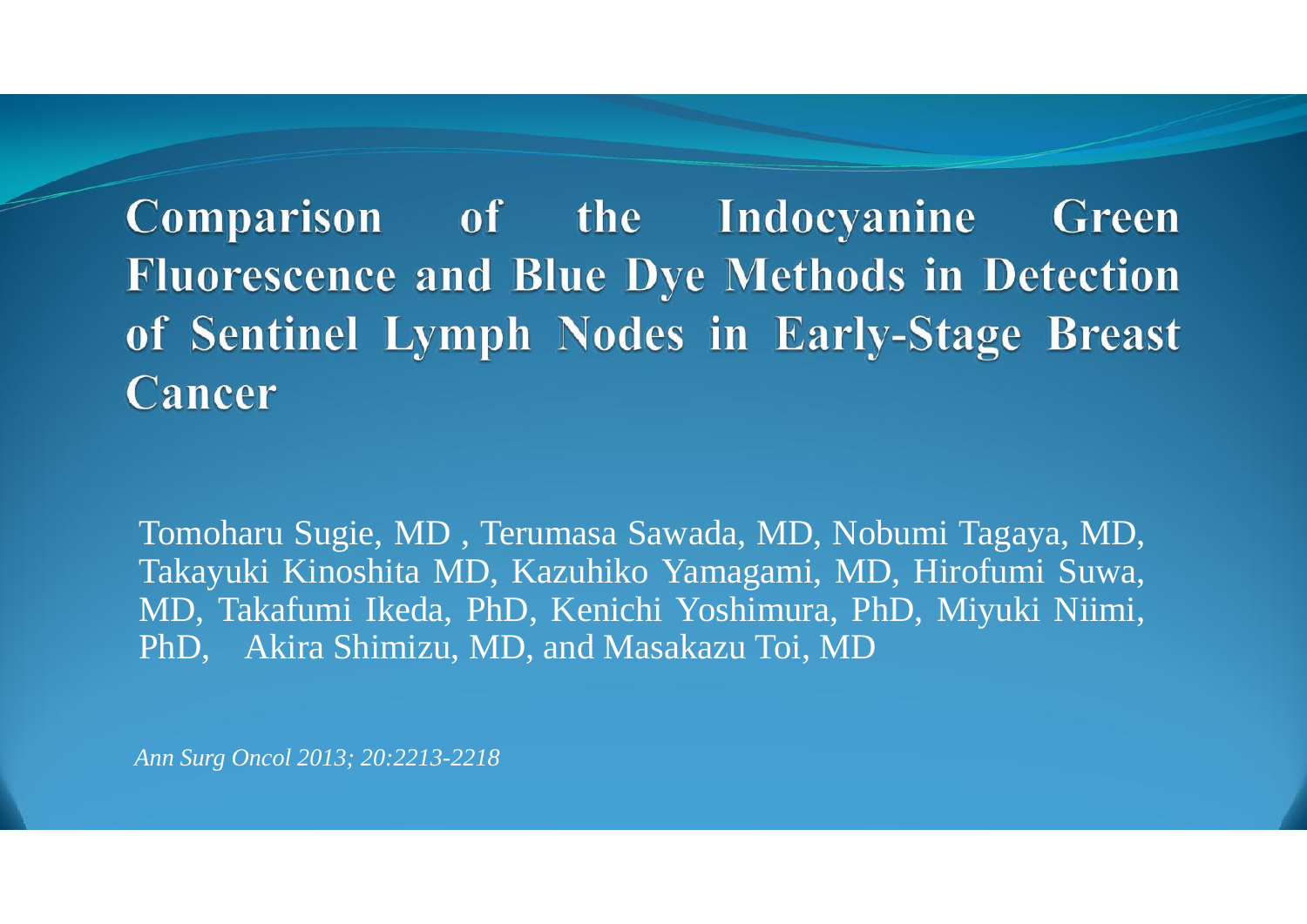# Background

- Sentinel lymph node (SLN) biopsy using indocyanine green (ICG) fluorescence method is a technique that utilizes the fluorescing property of ICG reagent that is used in the dye method. ICG reagent that is used in the dye method.
- This florescence technique leads to the first SLN as a real time image from outside the body, and enables orderly and sequential dissection along the outside the body, and enables orderly and sequential dissection along the lymphatic flow.
- ICG fluorescence detection was superior to the blue dye in terms of the number of SLNs identified and detection rate in early stage breast cancer.
- No statistical analyses has clearly demonstrated the superiority of the ICG fluorescence method over the dye method following a standard procedure. fluorescence method over the dye method following a standard procedure.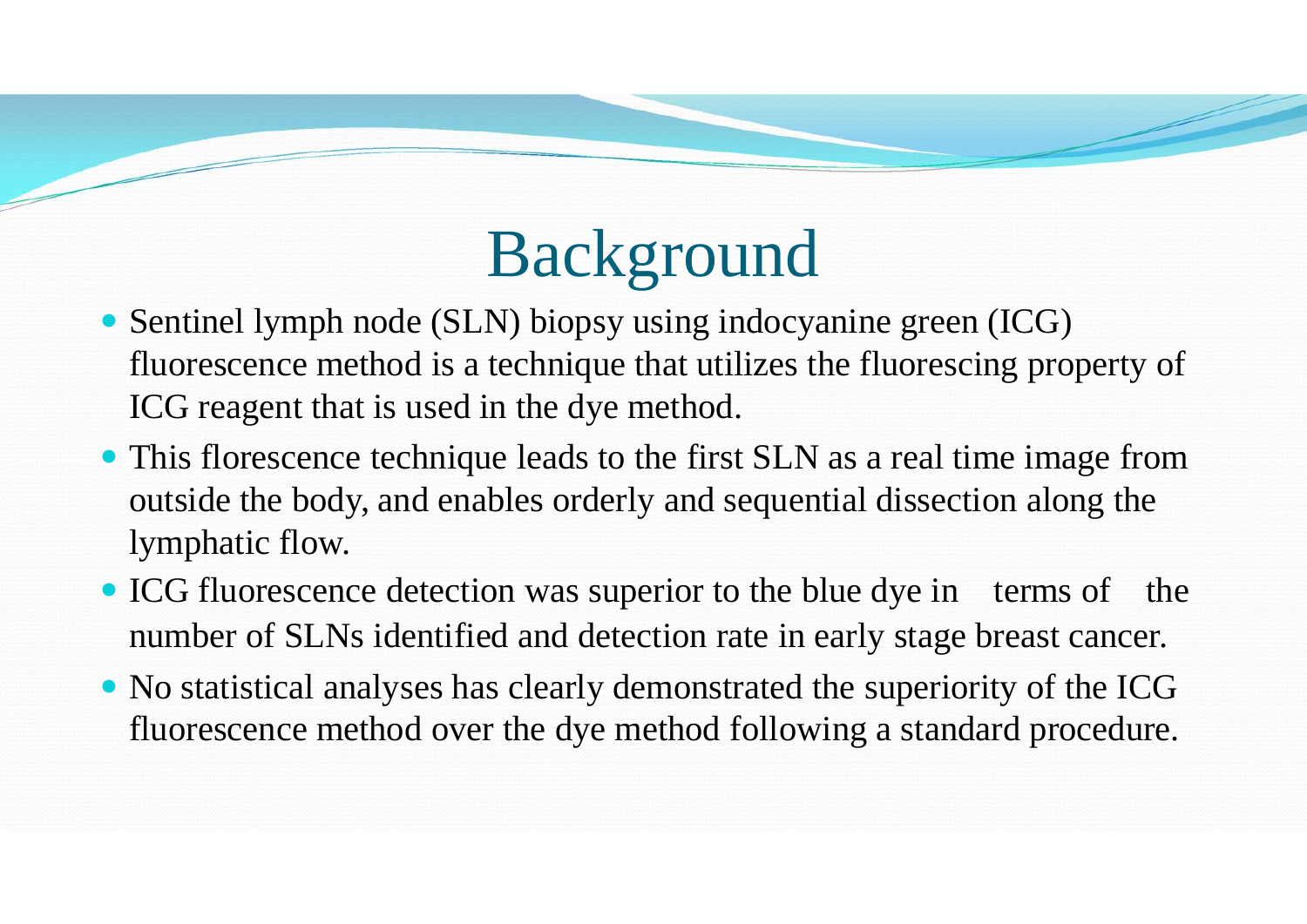### **Objectives**

• Primary Objective:

Compare the number of lymph nodes identified by the ICG fluorescence or the blue dye method

- Secondary Objectives: Secondary Objectives:
- 1. Identification rate, metastasis rate of SLN
- 2. Metastasis rate according to the order of SLN
- 3. Identification rate by age and BMI
- 4. Items of adverse reactions and the prevalence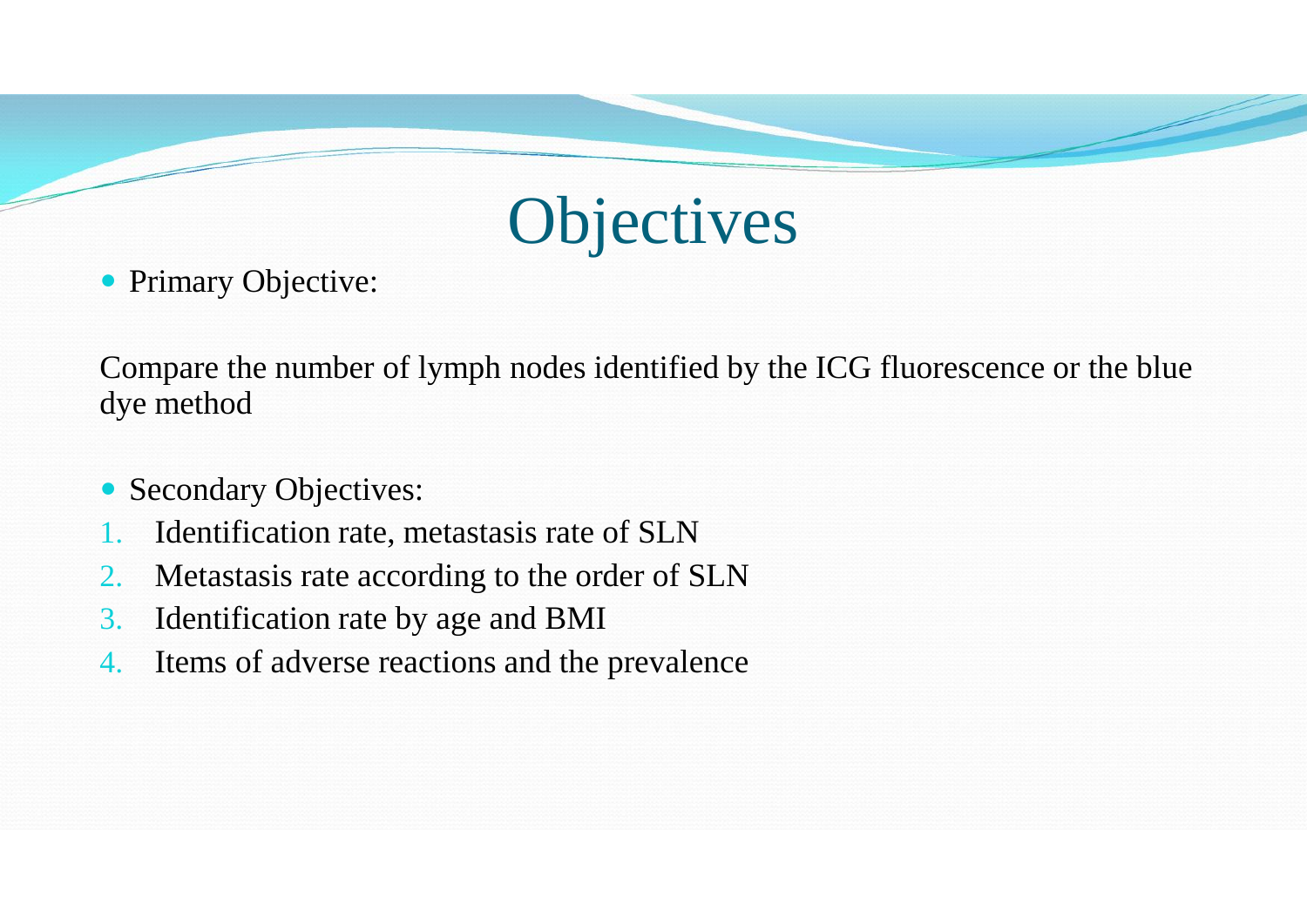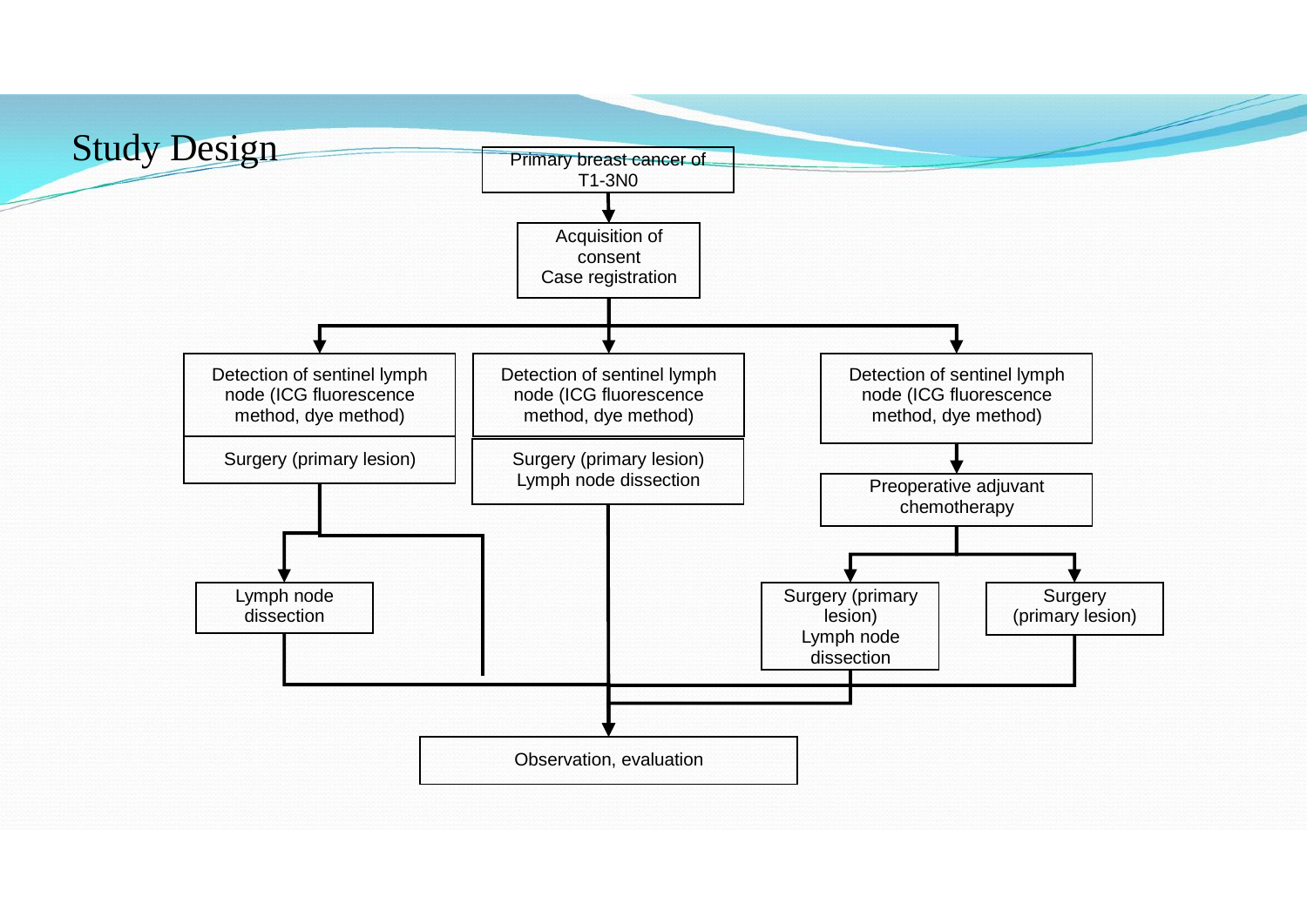#### Patients and tumor characteristics (n=99)

| Characteristics  |                                                                                                                  | Values                                                                 | Characteristics                              |                                                                   | Values                                                    |
|------------------|------------------------------------------------------------------------------------------------------------------|------------------------------------------------------------------------|----------------------------------------------|-------------------------------------------------------------------|-----------------------------------------------------------|
| Age              | Mean (range)                                                                                                     | $60(29-75)$                                                            | <b>PR</b>                                    | Negative                                                          | 24 (24%)                                                  |
| <b>Pathology</b> | Invasive<br>Noninvasive                                                                                          | 92 (93%)<br>7(7%)                                                      |                                              | Positive<br>Unknown                                               | 73 (73%)<br>2(2%)                                         |
| Tumor size       | <b>Tis</b><br>T <sub>1</sub> a<br>T <sub>1</sub> b<br>T <sub>1</sub> c<br>T <sub>2</sub><br>T <sub>3</sub><br>Tx | 4(4%)<br>4(4%)<br>15(15%)<br>39 (39%)<br>34 (34%)<br>$1(1\%)$<br>2(2%) | HER <sub>2</sub><br>BMI (kg/m <sup>2</sup> ) | Negative<br>$1+$<br>$2+$<br>$3+$<br>Unknown<br><18.5<br>$(11\%)$  | 37 (37%)<br>32 (32%)<br>15(15%)<br>12(12%)<br>3(3%)<br>11 |
| <b>Grade</b>     | $\mathbf{1}$<br>$\overline{2}$<br>$\overline{3}$<br>Unknown                                                      | 36 (36%)<br>37 (37%)<br>23 (23%)<br>3(3%)                              |                                              | $\geq$ 18.5, <22<br>$\geq$ 22, <25<br>$\geq$ 25, <30<br>$\geq 30$ | 39 (39%)<br>32(32%)<br>13 (13%)<br>4(4%)                  |
| ER               | Negative<br>Positive<br>Unknown                                                                                  | 17(17%)<br>81 (81%)<br>$1(1\%)$                                        |                                              |                                                                   |                                                           |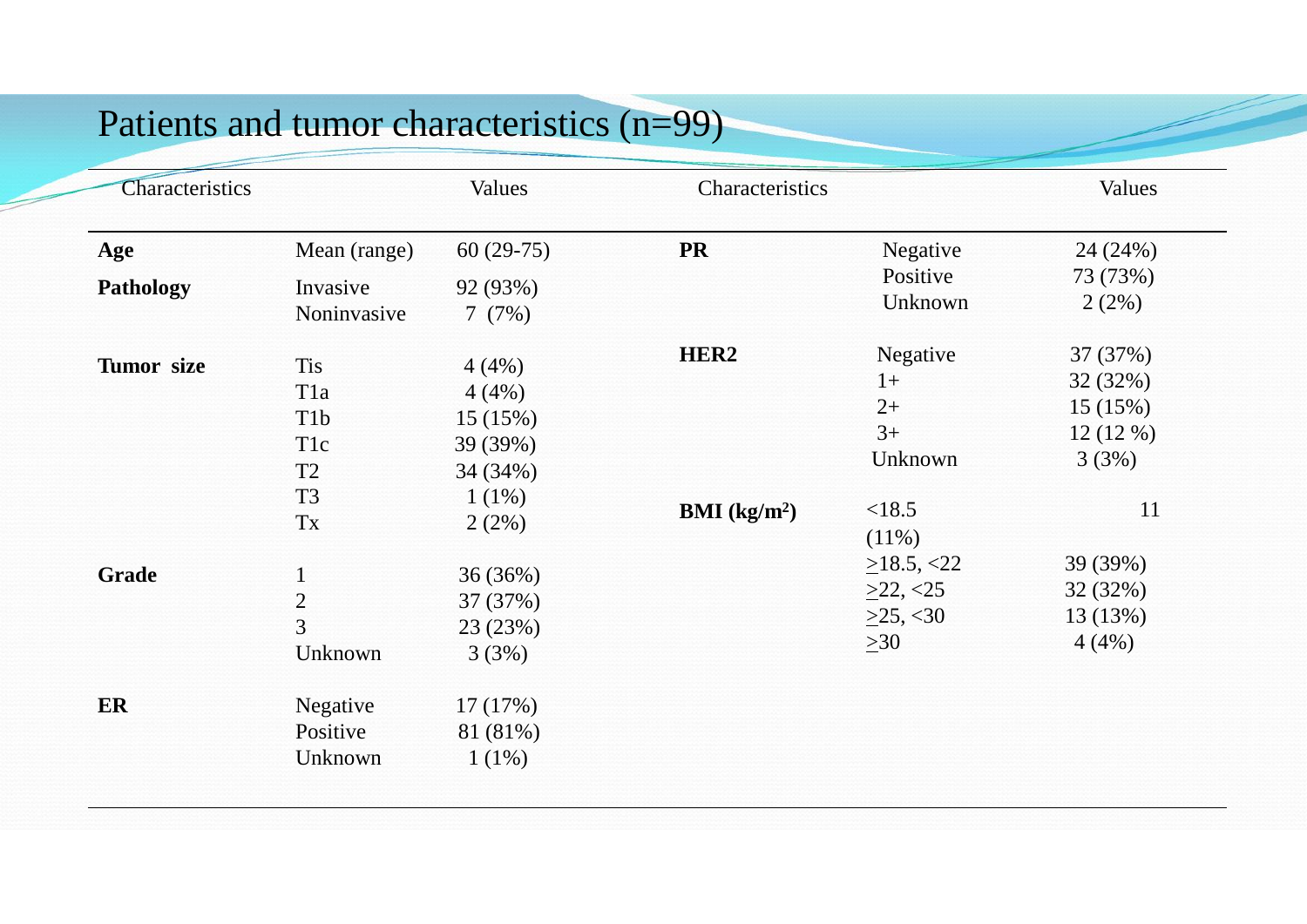#### Comparison of SLN detection between the ICG fluorescence method and the dye method

|                                           | <b>Results</b>             | $\boldsymbol{p}$ |
|-------------------------------------------|----------------------------|------------------|
| Difference in number of nodes identified  |                            |                  |
| Differences (ICG fluorescence – blue dye) | $1.0$ (rage, 0-6)          | < 0.001          |
| <b>Detection rate</b>                     |                            |                  |
| <b>ICG</b> fluorescence<br>Dye            | 99% (98/99)<br>78% (77/99) | < 0.001          |
| Ann Surg Oncol 2013; 20:2213-2218         |                            |                  |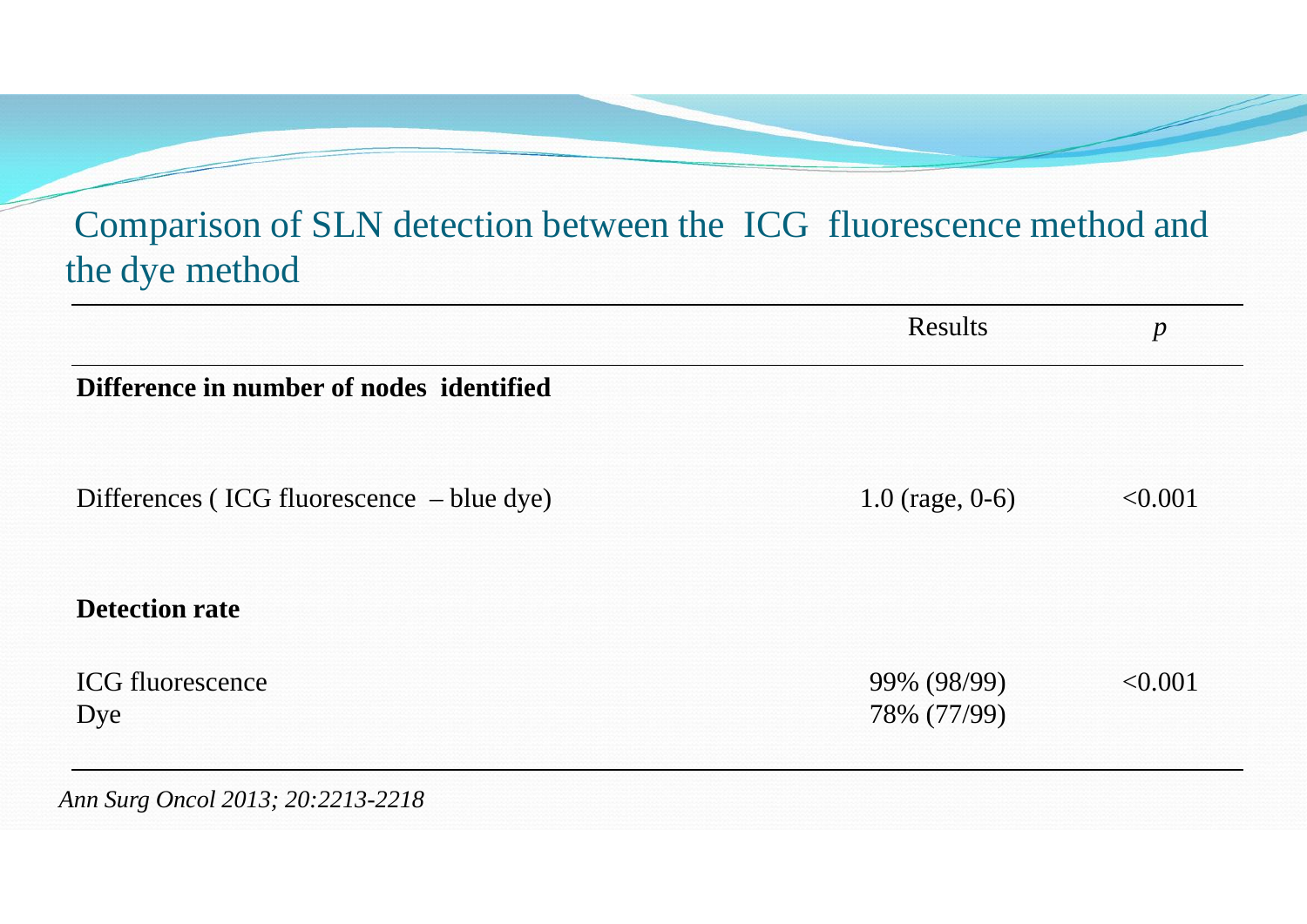#### Classification of SLN in terms of fluorescence and dye

|            | $%$ patients (n=99) | % SLNs identified $(n=340)$ |
|------------|---------------------|-----------------------------|
| $Flu+dye+$ | 78 (77/99)          | 36 (121/340)                |
| $Flu+dye-$ | 69 (68/99)          | 47 (160/340)                |
| $Flu-dye+$ | 0 (0/99)            | 0 (0/340)                   |
| Flue-dye-  | 35(35/99)           | 17(59/340)                  |

Flu ; fluorescence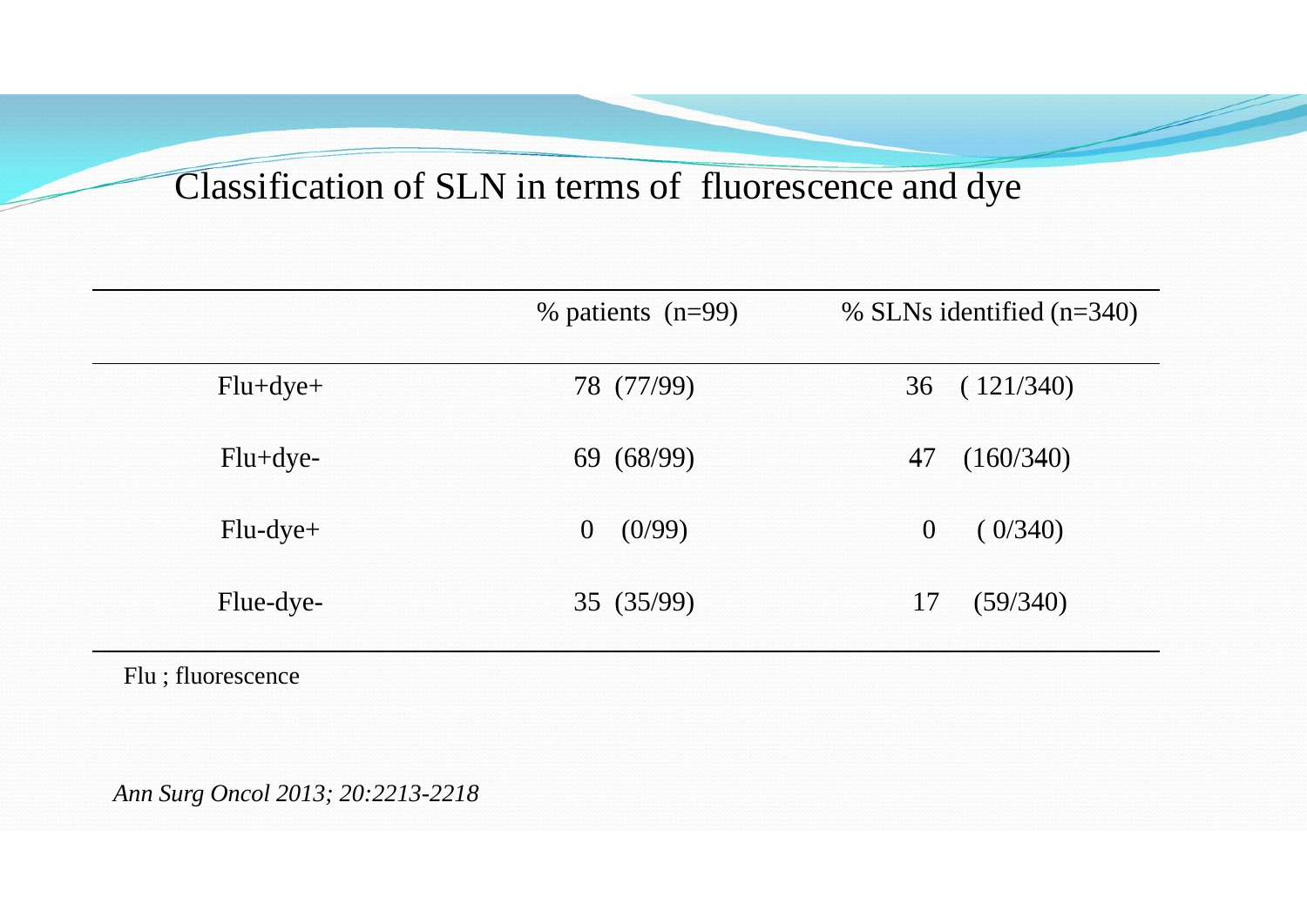SLN detection rate according to age and BMI using the ICG fluorescence method and the dye method

|                  | ICG $(\% )$ | $\boldsymbol{p}$ | Dye $(\% )$  | $\boldsymbol{p}$ |
|------------------|-------------|------------------|--------------|------------------|
| Age              |             |                  |              |                  |
| < 50             | 100(30/30)  | 1.00             | 87 (26/30)   | 0.03             |
| >50, <60         | 100(19/19)  |                  | 95 (18/19)   |                  |
| >60, < 70        | 97 (34/35)  |                  | 69 $(24/35)$ |                  |
| >70              | 100(15/15)  |                  | 60 $(9/15)$  |                  |
| <b>BMI</b>       |             |                  |              |                  |
| < 18.5           | 100(11/11)  | 0.61             | 100(11/11)   | 0.20             |
| $\geq$ 18.5, <22 | 100(39/39)  |                  | 79 (31/39)   |                  |
| >22, <25         | 97 (31/32)  |                  | 75 (24/32)   |                  |
| >25, <30         | 100(13/13)  |                  | 62 $(8/13)$  |                  |
| $>30$            | 100(4/4)    |                  | 75(3/4)      |                  |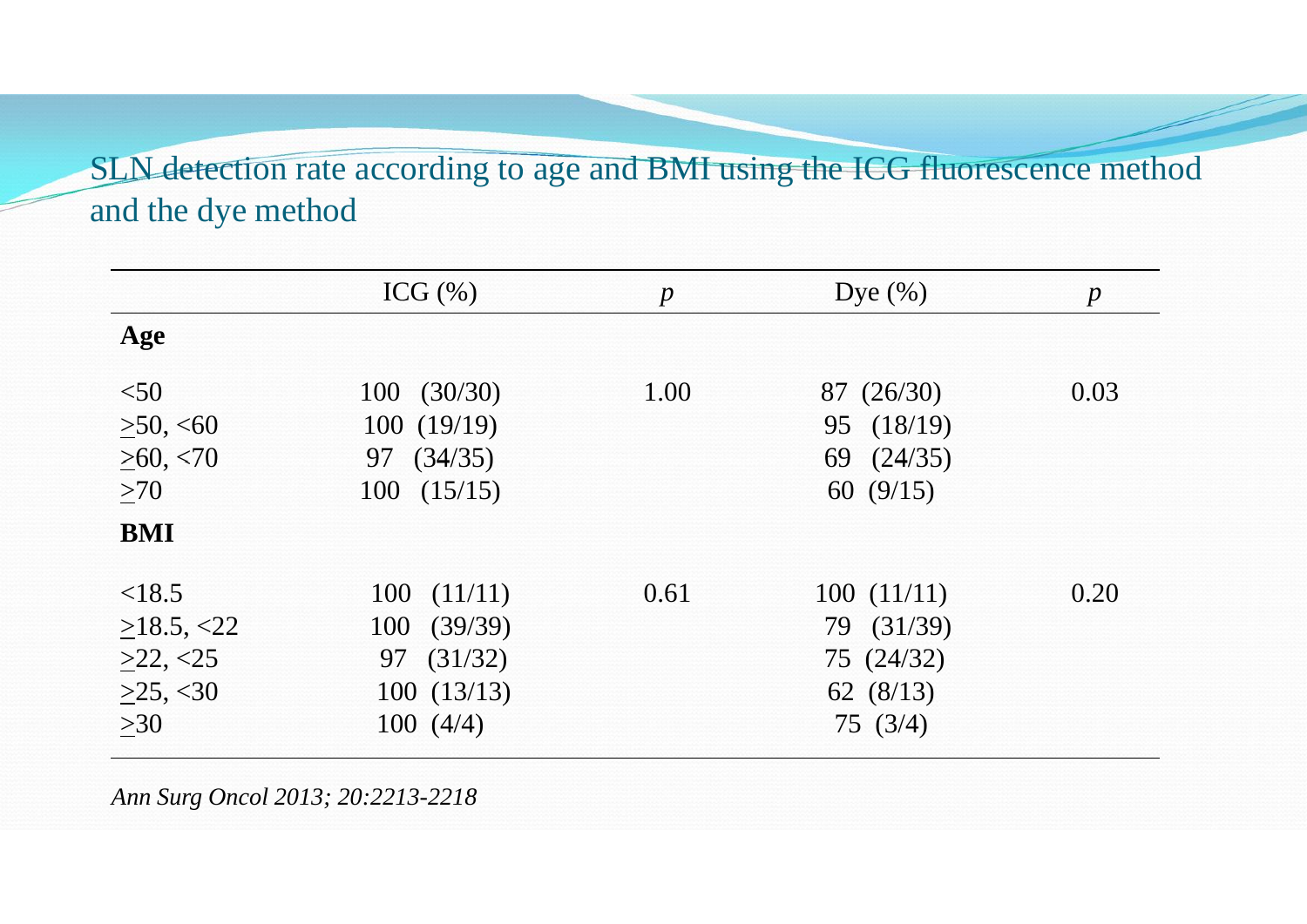#### SLN and non-SLN involvement in terms of the order of SLN removal

| <b>Characteristics</b>                   | % Patients                     |
|------------------------------------------|--------------------------------|
| Patients with positive SLNs              | 20(20/99)                      |
| Positive SLN identified by<br><b>ICG</b> | 100(20/20)                     |
| Dye<br>$1st$ SLN positive alone          | 70<br>(14/20)<br>60<br>(12/20) |
| <b>Completion of ALND</b>                | 67<br>(8/12)                   |
| Non SLN negative                         | 100<br>(8/8)                   |
| Non SLN positive                         | $\overline{0}$<br>(0/8)        |
| $1st$ SLN and $2nd$ or further positive  | 40<br>(8/20)                   |
| <b>Completion of ALND</b>                | (8/8)<br>100                   |
| Non SLN negative                         | 50<br>(4/8)                    |
| Non SLN positive                         | (4/8)<br>50                    |